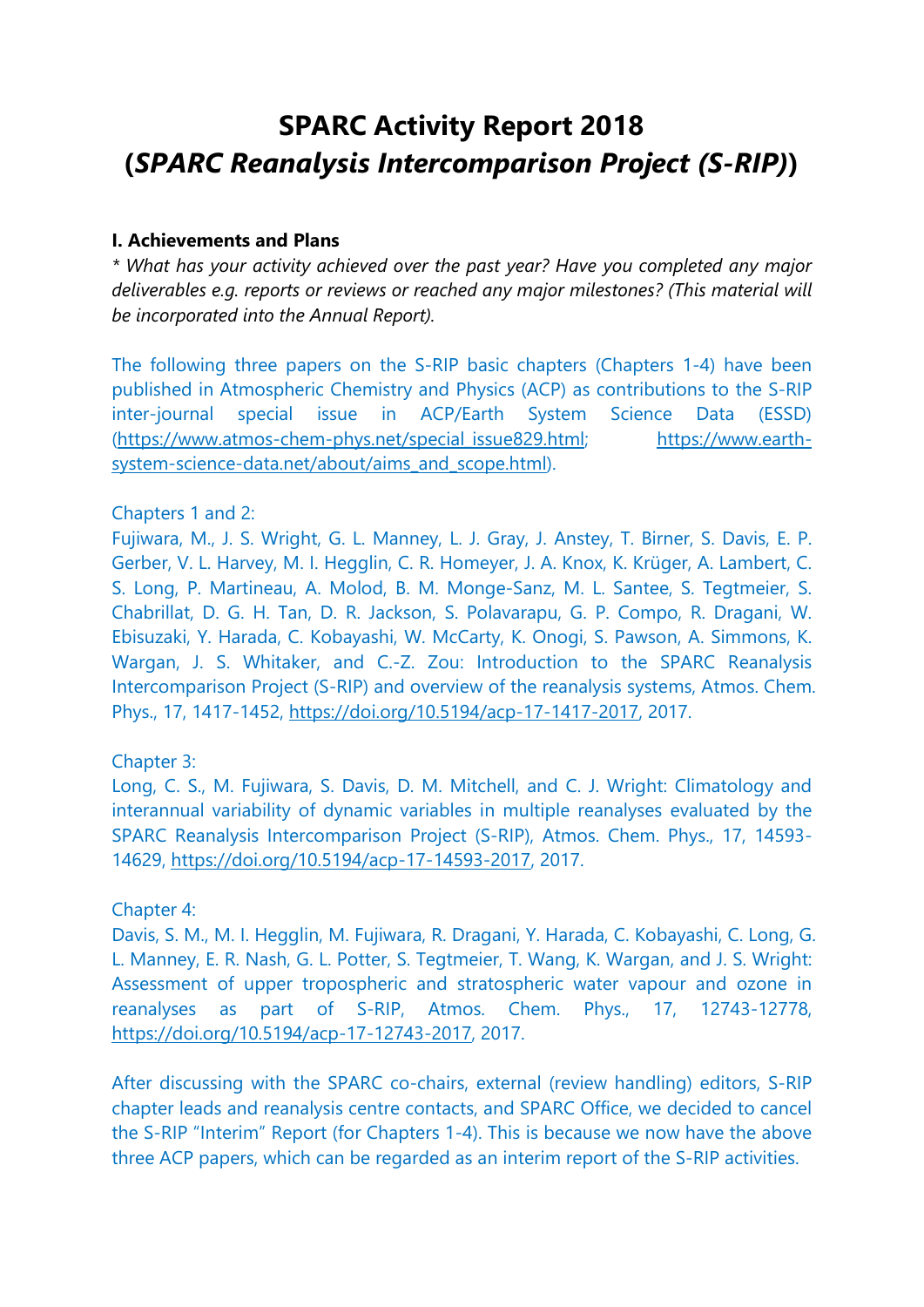There are several other S-RIP related papers published in the S-RIP inter-journal special issue in ACP/ESSD. The deadline of this special issue has been extended (from 31/12/2018) to 31/12/2019, i.e., the end of NEXT year.

During 25-27 June 2018, we had a successful S-RIP Chapter-lead Meeting at NorthWest Research Associates (NWRA), Boulder, USA, where we discussed the details of the planned S-RIP Report. See <u>https://s-</u> [rip.ees.hokudai.ac.jp/events/meeting2018/index.html](https://s-rip.ees.hokudai.ac.jp/events/meeting2018/index.html) for more information.

• *What does your activity plan to do over the coming year? What deliverables (e.g. reports, review papers) do you plan to complete? (This material may also be incorporated into the Annual Report).*

During the SPARC General Assembly at Kyoto, Japan in October 2018, we will have a side meeting on the S-RIP. There, we will discuss whether we will have an S-RIP meeting in 2019.

We will complete the S-RIP Report as a SPARC report series.

## **II. Resources**

*\* What workshops have you planned for the coming year and what level of WCRP/SPARC funding do you require to support those workshops? For what do you intend to use any allocated funding? (This information will guide the allocation of SPARC travel support over the coming year).*

At the side meeting on the S-RIP during the SPARC General Assembly (GA), we will discuss whether we will have an S-RIP meeting in 2019. We will report the result at the SSG meeting right after the GA.

• *What funding proposals does your activity have in the works? What resource issues is your activity facing? Is there anything that the SSG can do to help? What funding opportunities could SPARC be pursuing? (The information you provide here will guide the discussion at the SPARC SSG meeting).*

Individual researchers have sought for research funding. The maintenance of the S-RIP website [\(https://s-rip.ees.hokudai.ac.jp/\)](https://s-rip.ees.hokudai.ac.jp/) was and will be covered by Masatomo Fujiwara's funding and voluntary work by Jonathon Wright. The editorial work for the S-RIP reports is being done at the SPARC Office.

# **III. WCRP Communications[†](#page-4-0)**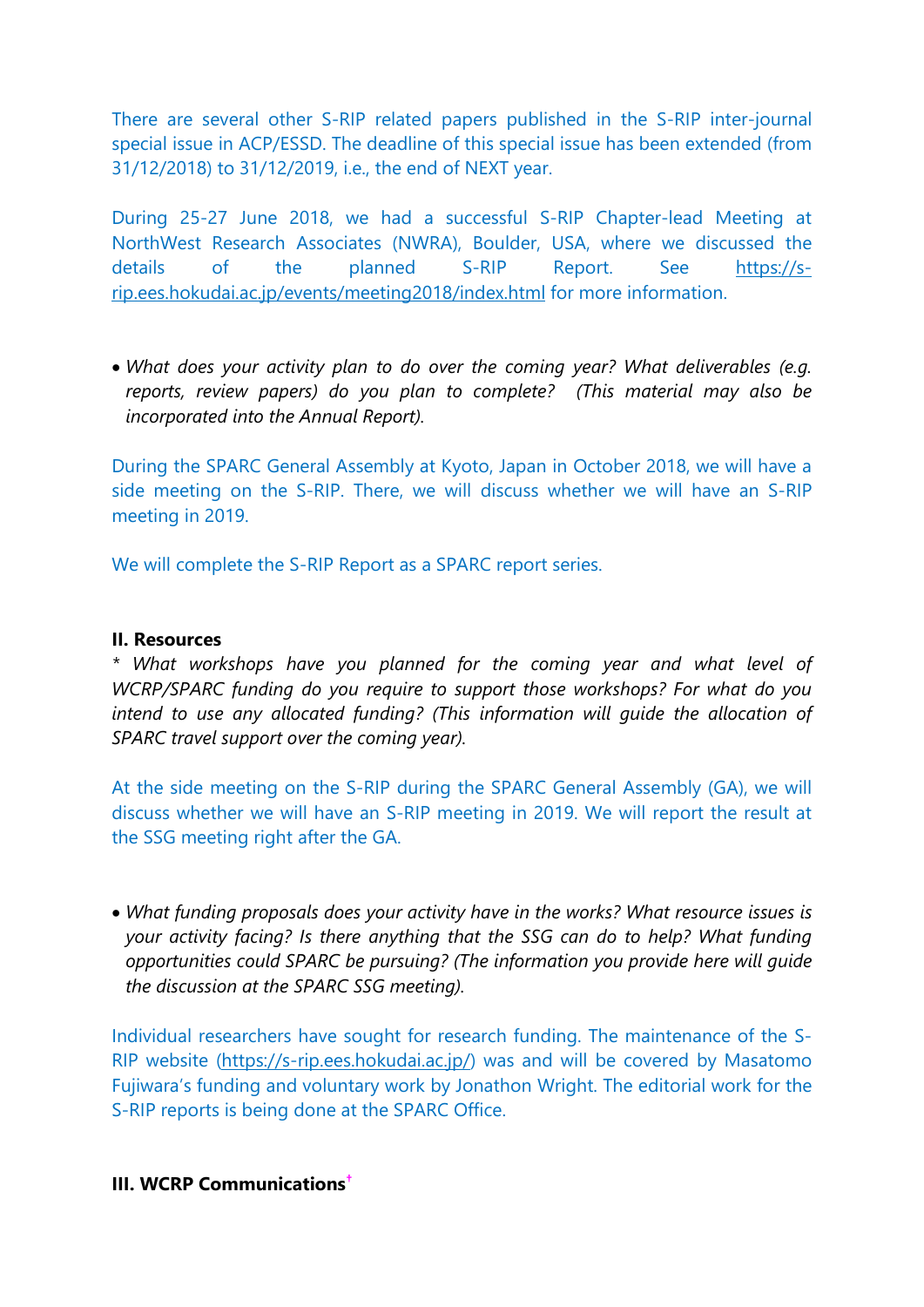*\* What are the data issues/needs for your activity? (This information will be communicated to the WCRP Data Advisory Council).*

Reanalysis data are provided by reanalysis centres and the NCAR/RDA (see [https://s](https://s-rip.ees.hokudai.ac.jp/resources/links.html)[rip.ees.hokudai.ac.jp/resources/links.html](https://s-rip.ees.hokudai.ac.jp/resources/links.html) for the links). The UK Centre for Environmental Data Analysis (CEDA) provided a disk space for the S-RIP to share derived diagnostic products and for public data archives (see [http://s](http://s-rip.ees.hokudai.ac.jp/resources/data.html)[rip.ees.hokudai.ac.jp/resources/data.html\)](http://s-rip.ees.hokudai.ac.jp/resources/data.html).

Observational data including those coming from WCRP/SPARC activities are used in some of the various chapters as the key elements for validation.

As always noted, there is a need for more reference-quality observational data for current and historical periods; the amount currently available is still rather limited in spatio-temporal coverage, which makes reanalysis intercomparison (especially interpretation of differences) challenging.

*\* What are the modelling issues/needs for your activity? (This information will be communicated to the WCRP Modelling Advisory Council).*

Some researchers are analysing CMIP and/or CCM data together with the reanalysis data for comparison.

As always noted, that there is a need for SPARC scientists to become more familiar with the modelling aspects of reanalysis systems, covering both forecast models and data assimilation techniques. S-RIP workshops (and writing of the papers and report manuscripts) have provided opportunities for reanalysis centres to share their knowledge, but more widespread education and training is also required.

#### **IV. SPARC Programmatic Issues**

*\* To which other SPARC or WCRP activities does your activity connect? Should you be thinking about joint workshops? Can the SSG do anything to help foster better connections between your activity and other SPARC/WCRP activities? (This will also guide the discussion at the SPARC SSG meeting).*

S-RIP has developed links to several other SPARC projects. It is closely related to the SPARC Data Assimilation Working Group (DAWG) and SPARC Network on Assessment of Predictability (SNAP) due to the common focus on stratospheric analyses. S-RIP held its annual meeting jointly with DAWG between 2014 and 2017.

There is direct interaction with QBOi, DynVAR and the emerging activity OCTAV-UTLS. S-RIP co-leads and chapter leads are involved in leadership of those activities.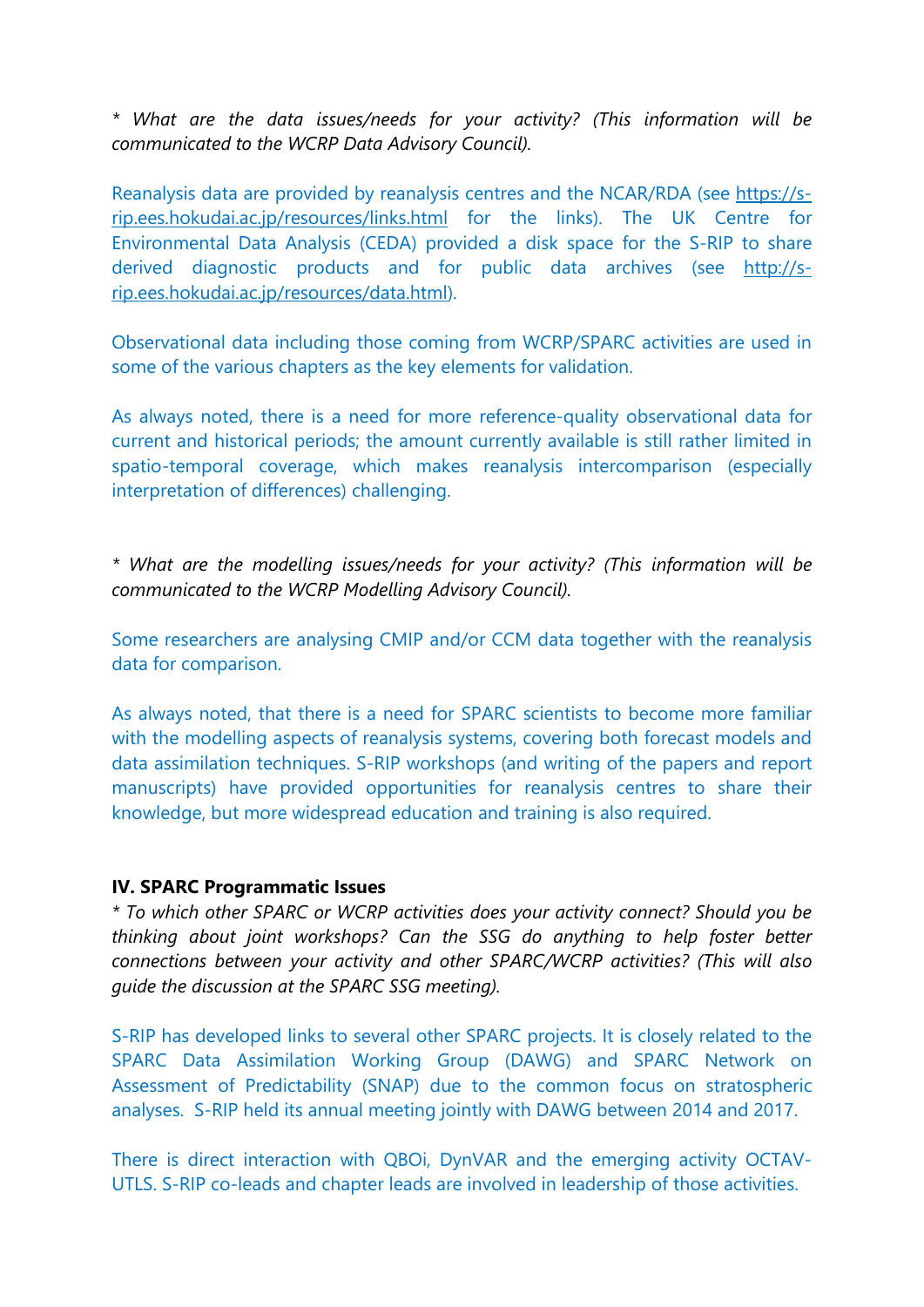Since the reanalyses evaluated and compared by S-RIP are widely used to validate climate models, there is a direct connection between the activities of S-RIP and those of the Chemistry-Climate Model Initiative (CCMI).

There is also scope for interaction with other SPARC activities such as the Temperature Changes activity, the SPARC Data Initiative (SDI) and the Gravity Waves activity. For example, SPARC Data Initiative fields of ozone and water vapor have been used in S-RIP chapter 4 for reanalysis comparisons with data.

Leaders of these activities are also in the S-RIP Working Group, chapter leads, and/or contributors, thus enhancing opportunities for coordination and collaboration.

In October 2016, a new WCRP task team, WCRP Task Team for Intercomparison of ReAnalyses (TIRA), was formed, and one of the S-RIP co-leads (Masatomo Fujiwara) became a member of this team as the SPARC liaison. In February 2018, Fujiwara became one of the co-leads of TIRA. The team covers not only global atmospheric reanalyses but also ocean and regional reanalyses. The team has regular (~1.5 monthly) teleconferences.

*\* Has your activity contributed in any way to SPARC's capacity development effort? Is there any way the SSG capacity development group can help you to do more?*

We are afraid that we may have no clear contribution to the capacity development effort, although the SPARC reanalysis data users have learned many things from the reanalysis centres through the S-RIP activities, and scientists from developing countries have participated in past S-RIP workshops.

*\* Is there anything else that the SSG can do to assist your activity in any way? (This will also guide the discussion at the SPARC SSG meeting).*

The publication of the S-RIP Report in next year would be the end of the "first phase of S-RIP." We would like to get comments and suggestions for the future of the SPARC related reanalysis intercomparison activities. (This will be the main discussion item for the S-RIP side meeting during the SPARC General Assembly.)

*\* Please also take this opportunity to revisit the material published for your activity on the SPARC web page. (Please communicate any required changes to the SPARC Project Office).*